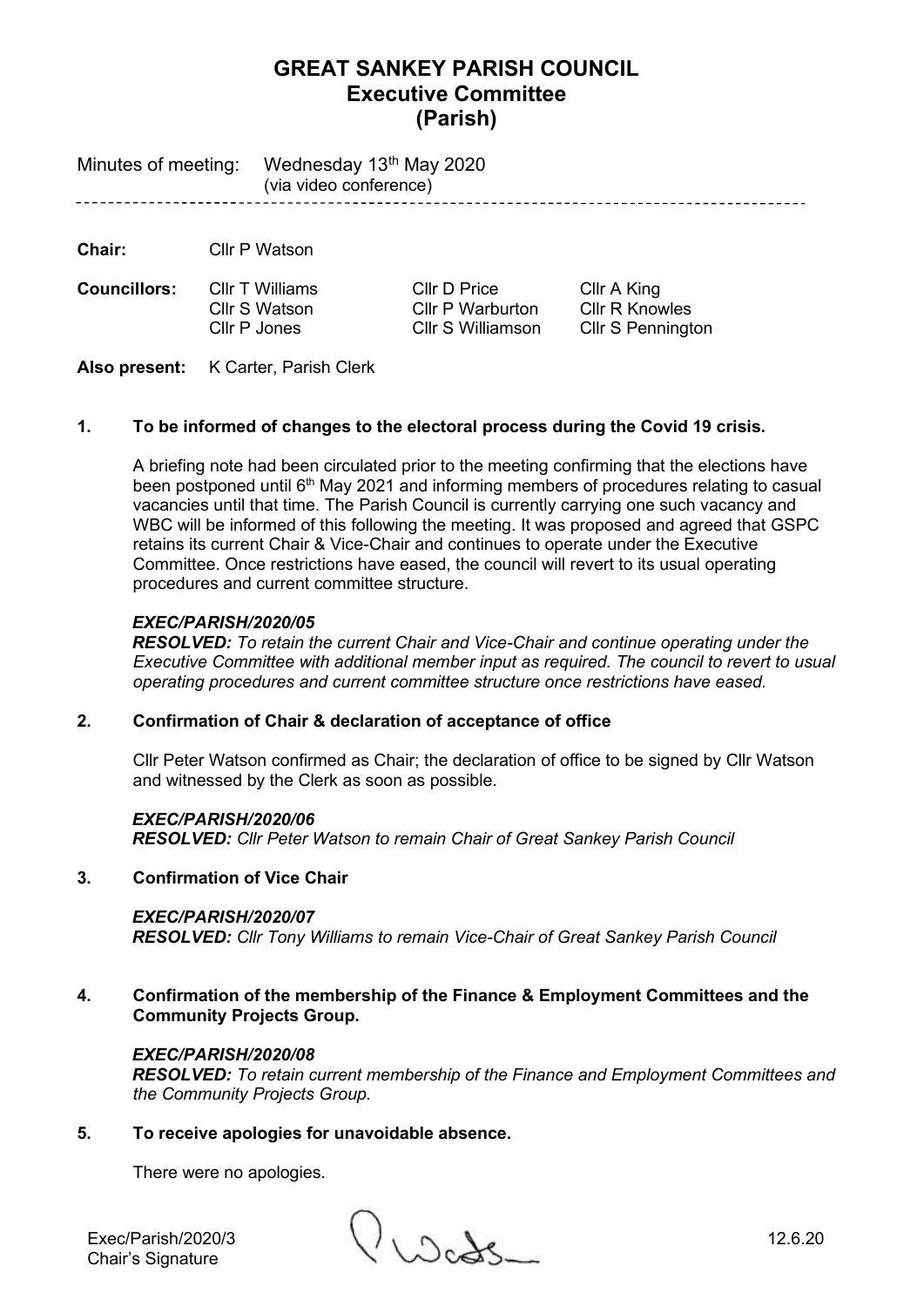# **GREAT SANKEY PARISH COUNCIL Executive Committee (Parish)**

Minutes of meeting: Wednesday 13<sup>th</sup> May 2020 (via video conference)

### **6. To approve the minutes of the meeting held on Thursday 23rd April 2020.**

The minutes had been circulated prior to the meeting. The minutes were signed as a true record of the meeting.

#### *EXEC/PARISH/2020/09*

*RESOLVED: To approve minutes of the meeting held on Thursday 23rd April 2020 as a true and accurate record*

- **7. Finance Committee: to be informed of the meeting held on 5.5.20**
- **7.1 to receive the draft minutes of the meeting Noted**
- **7.2 to be informed of, and have the opportunity to question, items approved for payment**  Noted with no questions.
- **7.3 to be informed of authorised payments of £9492.68 for net wages and £2293.52 for HMRC** Noted.
- **7.4 to consider recommendations and decide whether to accept them** Recommendations accepted with no queries.

#### *EXEC/ PARISH/2020/10*

*RESOLVED: To approve quote from The Tom Taylor Company Ltd for upgrades to the Parish Council website (LGA 1972 s142)*

#### **8. To be informed of the current situation regarding the Council's community centres and to consider requirements for re-opening following Government guidance.**

A briefing note had been circulated prior to the meeting. The office is considering options for re-opening the community centres on a phased basis following Government guidance. Risk assessments will be carried out, with an emphasis on safety of Council staff and centre customers. Working practices for staff and cleaning schedules will be prioritised. All assessments will need to be subject to constant review; Councillors will be updated accordingly.

#### **9. To consider planning applications received by the Council and decide if any objections are to be raised.**

Planning application 2020/36842 relating to Arpley Landfill Site was discussed and the problems experienced by residents acknowledged. However, it was accepted that whilst there will be additional short-term disruption for residents, this application is aimed at minimizing that disruption and therefore no objection was raised. WBC will monitor the traffic and soil quality as part of the planning requirement.

Amended plans had been received from St Helens Council relating to the development of Omega South West, but not in time for members to have considered the plans prior to the meeting. GSPC has already submitted an objection to the original plans; it was proposed and

Exec/Parish/2020/4 12.6.20